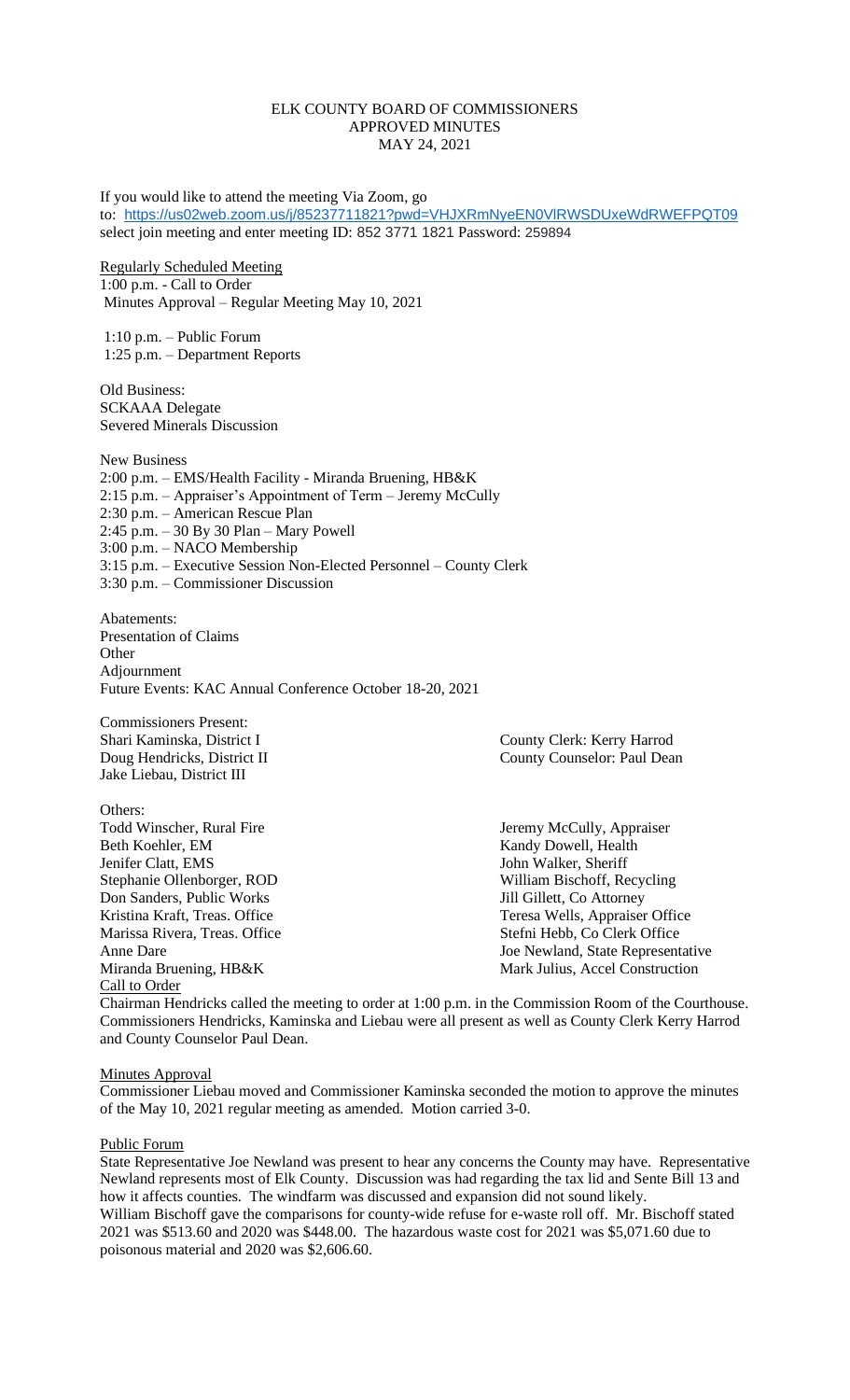# EMS

Jenifer Clatt stated Unit #203 is still in the shop for repairs on the AC. Mrs. Clatt stated bullet proof vests and helmets for the EMS have been supplied by Region 6.

## Health

Kandy Dowell stated the department is still giving COVID-19 vaccinations. Mrs. Dowell said they have received the first reimbursement check in the amount of \$8,616.00 for administering the COVID vaccine from the State.

### Emergency Management

Beth Koehler stated there is a residential safe room rebate program for eligible homeowners through the Sunflower Residential Safe Room Program.

## Rural Fire

Todd Winscher said the jaws of life demonstration went well last Friday at Howard. Mr. Winscher stated the Moline jaws of life unit is broke and needs to replaced. Commissioner Kaminska moved and Commissioner Liebau seconded the motion authorize Rural Fire to spend up to \$5,000 to purchase a replacement jaws of life for the Moline Unit. Motion carried 3-0.

## **Sheriff**

Sheriff Walker stated the floor is back in and will be getting the prisoners back next week. A class was held on the wrap restraint for unruly inmates last week.

## Public Works

## Road

Don Sanders stated KDOT was down Wednesday to go over the inspection on the bridge at Road 18 and Rock. It was determined that there needs to be a couple of things fixed before sign-off can be done. Mr. Sanders presented four bids on the Road 28 corners. Further discussion will be had at the next meeting. Mr. Sanders presented an agreement for the waterline project from Fredonia to Howard. There will be cuts made in the county roads. Commissioner Liebau moved and Commissioner Kaminska seconded the motion to waive the waterline road cut fees in Elk County. Motion carried 3-0. Discussion was had regarding the fence in the county right of way tied onto the bridge abutment on Road 14 north of Howard. County Counselor Paul Dean will send out a letter to the landowner to move the fence. Maintenance

Mr. Sanders stated the repairs to the Sheriff's Office plumbing has been completed. There was a little increase in cost that was previously spoken about. Mr. Sanders said the contractor did a good job and is satisfied with the finished project.

# Recycling

Mr. Sanders stated the weekend trailer drops are going well. The recycling work days will be Monday, Wednesday and Thursday. There will no longer be pick-ups in Grenola City and Elk Falls City.

# County Clerk

Kerry Harrod stated the 2022 budget preparation and 2020 audit will be held on July 20, 2021.

### SEKAAA Delegate

Elk County is still looking for a delegate.

### Severed Minerals

Discussion was had regarding severed minerals with County Appraiser Jeremy McCully. Further discussion will be had at the next meeting.

### EMS/Health Facility

Miranda Bruening and Mark Julius spoke about a whole house generator. The County will purchase the generator and install the transfer switch. There will be a site meeting on June 1, 2021 at 2:00 p.m. Ms. Bruening stated construction is a week behind schedule due to inclement weather.

### Appraiser Appointment

Commissioner Liebau moved and Commissioner Kaminska seconded the motion to approve the agreement appointing Jeremy McCully as the Elk County Appraiser for \$30,000 annually for a 4-year term. Motion carried 3-0. Commissioner Kaminska moved and Commissioner Liebau seconded the motion to adopt resolution 21-05, which is a resolution appointing a county appraiser. Motion carried 3- 0.

### American Rescue Plan

Discussion was had regarding the American Rescue Plan. The County will have to request the funds. The funds can be used for county infrastructure. The County Clerks Office will make application to request the funds.